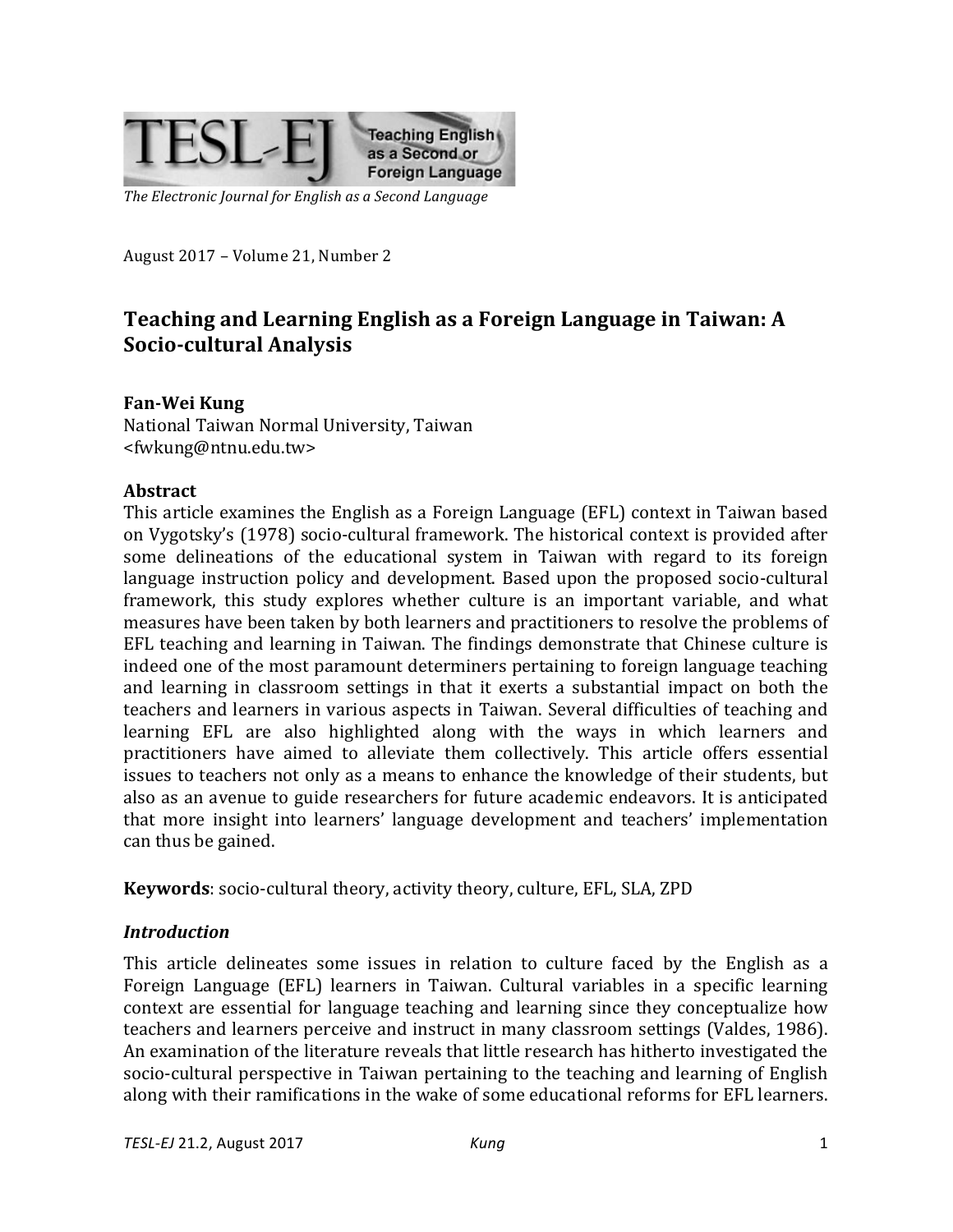The paucity of research within Taiwan on some educational phenomena embedded in Chinese culture has led to the undertaking of this inquiry. In order to bridge this gap, Vygotsky's (1978) socio-cultural framework is conceptualized in this article to ascertain whether any cultural variable exists that could exert a substantial effect on the learning of EFL in Taiwan. A brief historical background of the educational and political systems will be discussed first to provide readers with more contextual knowledge in terms of EFL learning, followed by some occurrences in Taiwan that are found to be deeply ingrained in Chinese culture. The article further provides several ramifications from empirical studies regarding how learners and practitioners have started to work collaboratively to refine the EFL learning based upon Vygotsky's socio-cultural theory in Taiwan. The findings have implications for the learning of EFL in which more insight into learners' language acquisition can be gained to inform practice in other similar contexts.

### *Taiwan's historical background and learning settings*

Taiwan, also called as the Republic of China (R.O.C.), refers to the main island of the country including Penghu, Kinmen and Matsu. It used to be a colony of Japan and thus, the Japanese language was the official language on the island half a century ago. Though Japanese is not currently one of the official languages, it can be heard quite often from people who are in their sixties due to Japan's colonization. During this era, the Taiwanese language was officially banned in schools and government settings. Taiwanese is also called Min-nan or Tai-yu that includes all the indigenous languages such as Hakfa and Holooe, while Mandarin Chinese refers to the official language used and spoken by the immigrants from China to Taiwan in the 1940s (Chiung, 2001).

In terms of the English language, it is officially categorized as a foreign language taught and learned in school. Nevertheless, English is different from other foreign languages in that it enjoys a status of prestige  $(Su, 2008)$ . It has not only been taught as a mandatory subject, along with Mandarin, from elementary to graduate school, but has also been used as a criterion for school admission purposes and job applications. As the trend of globalization spreads to Taiwan for admission to the World Trade Organization (WTO), English has further been solidified as an essential language for educational and international purposes. One example could be seen in which English was suggested to be included as one of the official languages in Taiwan by the Parliament in 2002 to strengthen the national status globally (Liu, 2005). In the next year, Taiwan's Ministry of Education went so far as to look for native English-speaking teachers in elementary and junior high schools for the purpose of facilitating the English learning with an aim to improve students' communicative language competence (Shin & Lee, 1996).

In order to internationalize Taiwan in the Asia-Pacific region, the government also proposed several avenues to make the island more "English friendly" in the following years. Bilingual signs (Chinese to English) were set up in public settings such as schools, government buildings and streets to welcome more foreigners. Nowadays, practically everything seen on the street includes Chinese and English translations with more and more people who only speak English (Su, 2008). English is even considered the only language for career promotion and tenure, which explains the reason for which English learning in Taiwan has been a trend for the past decade with no end in sight.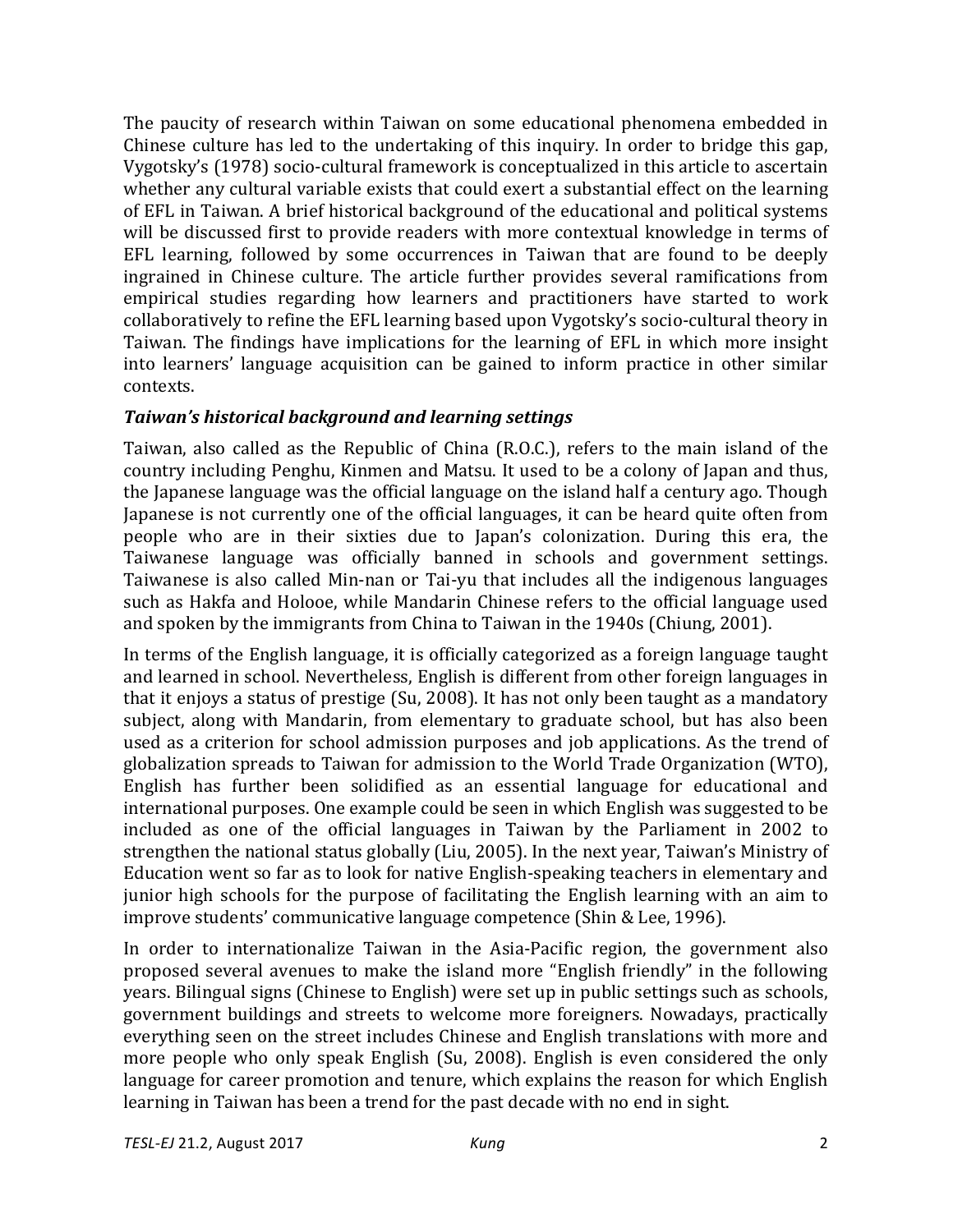Given the fact that learning English has become a common practice pertaining to its international significance, parents in Taiwan have started sending their children to bilingual schools in early childhood to ensure their children's English proficiency. The number of bilingual kindergartens surged tremendously over a decade ago, and native English speakers have been in demand for employment ever since (Liu, 2005). For parents, this practice contributes to the popularity of sending their children to several private language institutions for the purpose of preparing them for passing the English language examinations. Under these circumstances, passing the examinations seems to be the top priority of learning English with the help of those language institutions for students starting from pre-school.

The popularity of learning English also initiated several educational policy changes in Taiwan. However, most of them are viewed less than desirable in that they sometimes lack a thorough discussion and consideration before implementation (Law, 2002). Many educational reforms fail to meet the needs of EFL students in Taiwan's constantly changing society. Some complaints such as the overly competitive learning environment, incorporation of the Listening Comprehension Test for junior high school students for the Senior High School Entrance Exam, and the Graduation Benchmark for university students are argued by some scholars to adversely influence students' EFL learning (Chen, 2008; Mok, 2000). The learning laden with test-driven drills for passing various examinations indeed entails several Chinese cultural elements in the EFL education in Taiwan. The following section is dedicated to discussing this phenomenon critically after the introduction of Vygotsky's (1978) socio-cultural theory.

## *Theoretical foundation: Vygotsky's socio-cultural theory*

The tenet of socio-cultural theory is to understand how people perceive and interact with each other on a daily basis. According to Vygotsky (1978), the study of sociocultural theory includes various forms of mental activity, attention and memory process in the domain of cognition. Based on this construct, the tenet of socio-cultural theory is established in a mediated relationship from humans' mental activity that subsequently affects their behavior (Duff, 2007).

For language learning, Vygotsky (1978) conceptualizes the framework of *activity theory* as part of his socio-cultural theory to embody how minds are functioned for learning to occur. Learners' motives are further suggested to play a significant role in the process of learning to reach their goals. According to this socio-cultural perspective, learning a new language implies that the mastery of that specific language is jointly constructed from students' dialectic collaboration for meaning to be mediated (Lantolf, 2000). Learners' cognition and learning devices are thus situated and embodied through their discursive and interactive activities that promote language learning (Lantolf, 1994). Over the past decade, research on Vygotsky's socio-cultural theory has proliferated in second language learning. One essential aspect of this theory is that learners appropriate their means to gain control through cooperation before they learn how to function independently as Lantolf (2000) has clearly illustrated for effective language acquisition.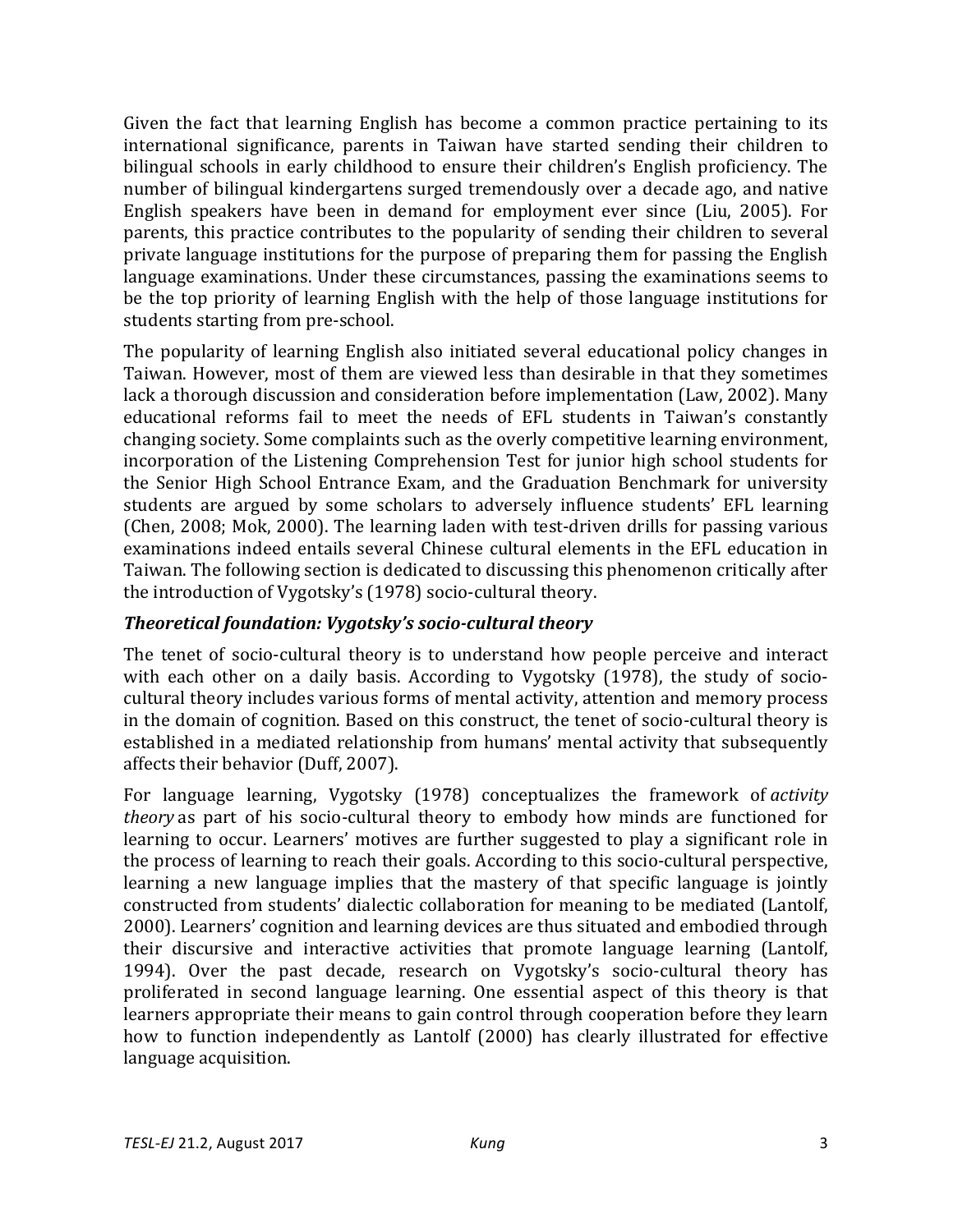In the field of Second Language Acquisition (SLA), much attention has been paid to the socio-cultural theory that considers learning a socially constructed trajectory through human cognition for social interactions to take shape (Vygotsky, 1978). The *zone of proximal development*(ZPD) conceptualized by Vygotsky (1978) has been the subject of research interest since it underscores how learning is formed through learning from the more experienced peers (teacher-learner or learner- learner) for more scaffolded collaborations. In this respect, ZPD could be an interpretive tool that assists us in understanding the dynamics of language learning contexts that have various cultural variables (Ohta, 1995). This framework illustrates that the learning and psycholinguistic processes are not separate from their social contexts; that is, they are reciprocally constitutive (Lantolf, 1994). Researchers in the field have started to utilize ZPD to conceptualize language teaching and learning in that the formation of language acquisition and socialization cannot take shape without the guidance from a more experienced peer in any learning environment (Hall, 1995).

# *The study*

Previous research has revealed that more interactions between peers in classroom settings induce more ZPD that could, in turn, facilitate language learning and classroom dynamics. However, few academic attempts have tried to analyze the EFL context in Taiwan through such a socio-cultural framework based on the consideration of Chinese culture. In order to bridge this gap, the objectives of this study are to investigate whether culture is an important variable in the EFL context in Taiwan based upon the conceptualization of ZPD, and what measures have been taken by both learners and practitioners to resolve the problems of EFL teaching and learning there.

# *Learning EFL based on Chinese culture*

Students in Taiwan are deeply influenced by Chinese culture in terms of their learning style and attitude. Cortazzi and Jin (1996, p.74) used the framework based on Chinese culture to conceptualize Chinese-speaking learners' affect that typifies Chinese society. Since then, language teachers and researchers have placed a great emphasis upon the role of culture in language classrooms because learners' affective factors are essential for their language development (Cohen & Dornyei, 2002; Joseph, 2004). Pinker (2009) and Yang (1992) define language development as the comprehensive grip on the four language skills (listening, reading, writing and speaking) for language learners to communicate with each other effectively in the target language.

Some characteristics of Chinese culture include the overriding authority of teachers in the classroom and students' great respect to them for their comprehensive understanding of the subject matter (Cheng, 2000; Diab, 2000). Owing to Chinese modesty and face-saving philosophy, many Chinese students do not deem asking questions in public a good deed in that the teacher-student transmission of knowledge should be greatly respected and valued. According to Confucian beliefs and philosophy, good teachers should provide students with guidance without exerting excessive pressure that might result in unnecessary outcomes, and they should also teach them how to be reflective learners at the same time (Hu, 2002). Teachers are also expected to be role models for students to emulate based on their virtues both inside and outside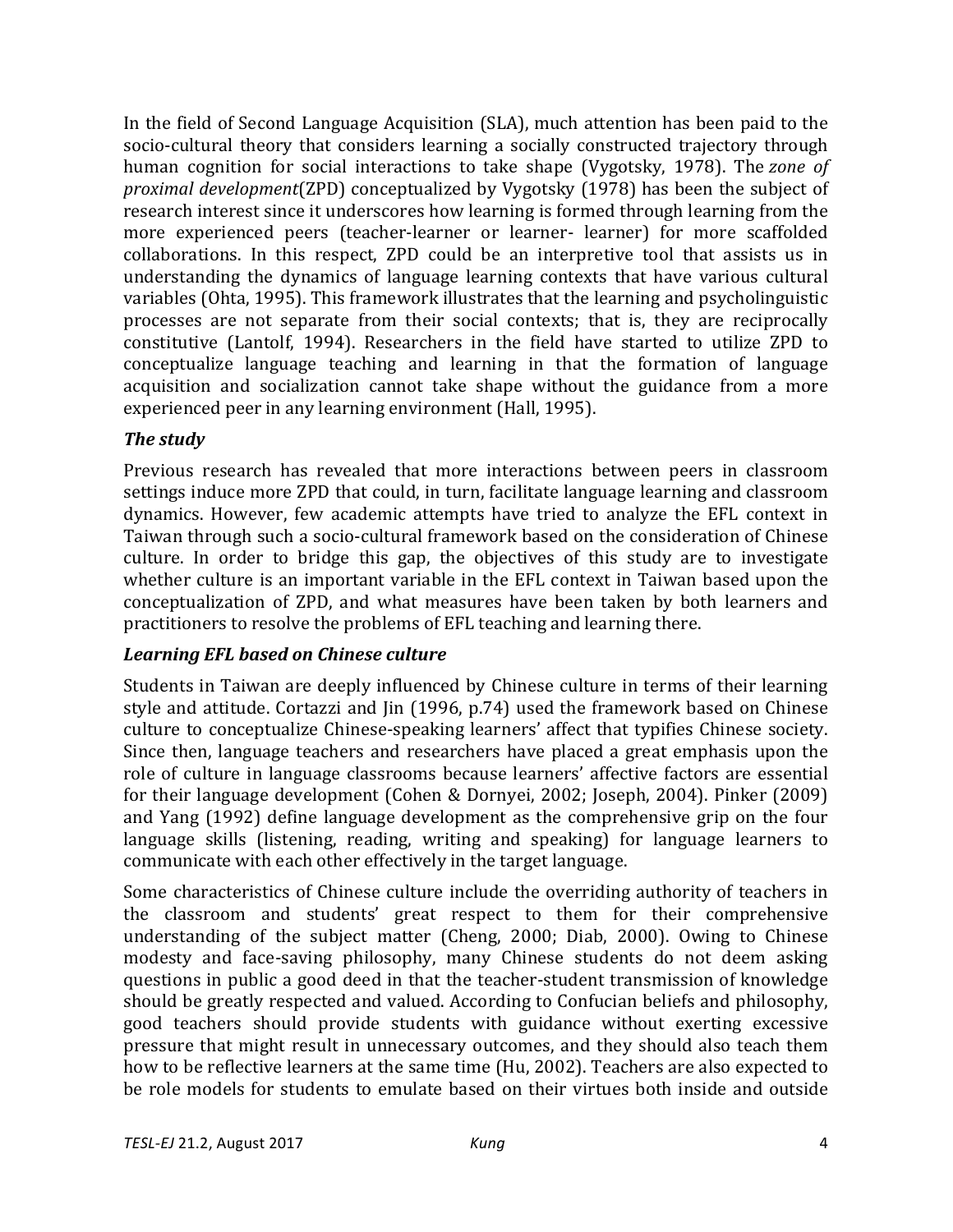the classroom (Cheng, 2000). To cultivate students' learning development, teachers are advised to not merely impart knowledge, but to foster their moral standards to equip learners with a developed social conscience. The conceptualization of being a role model characterizes Chinese culture and it reflects how Chinese students learn in various ways when learning English. Based on this paradigm, teachers are expected to be knowledgeable, considerate and lenient toward their students. As far as learners are concerned, they would treat teachers with respect and expect them to show great interest in what they are teaching because they are considered the most reliable people in any classroom setting (Cortazzi &  $\sin 1996$ ). This practice can thus be conceptualized as Vygotsky's ZPD because learners are expected to learn from the more experienced peers (teachers in Chinese culture). However, as learners in this context are often found to be reticent pertaining to classroom engagement as the literature reveals (Kirkpatrick, 2011; Sugita & Takeuchi, 2010; Ueki & Takeuchi, 2013), more effort needs to be made to initiate more teacher-student and student-student interactions and collaborations for ZPD to form in a more comprehensive manner for the purpose of facilitating the process of teaching and learning.

The Chinese philosophy of modesty also exerts a substantial effect on many classroom settings as students are acutely aware of group harmony as opposed to personal achievement academically (Bush & Haiyan, 2000). Students generally value more mutual collaborations to avoid showing off individual success. For instance, Cortazzi and Jin (1996) and Saville-Troike (1988) suggest that Chinese learners feel more comfortable speaking English in small groups as opposed to in public for the sake of protection and modesty that they possess when they do not need to speak in front of the whole class. For fear of making mistakes, students also prefer to speak privately so as not to be mocked by their peers. Students are found to think carefully before they speak English in class to avoid making errors, which indicates that Chinese students are more concerned about accuracy compared to fluency. In Chinese culture, being active in class does not always signify success since students are expected to share credit evenly (Wen & Clement, 2003; Zhou & Kim, 2006). The idea of losing face in public when a mistake is made contributes to students' passive learning attitude when learning a second or foreign language, which reveals their collective-oriented learning trait in the classroom (Chen, 2002; Wang, 2003; Yen, 2002). Many Chinese EFL learners have thus become consciously or unconsciously anxious to speak or write in the target language for fear of losing face to avoid embarrassment.

A lack of confidence can also be observed when learners need to speak in front of their peers publicly. For example, Price (1991) conducted an investigation in which Chinese EFL learners were reported to experience their feelings by using some terms such as *horrible*, *frightened*, and *awful* to express their fear of speaking English in front of a large number of people. In this study, though some students were found to be indifferent unlike the majority of the participants, several cultural elements were revealed to determine their fear to speak up in class to avoid possible confrontation. Wen and Clement (2003) discovered that Chinese English as a Second Language (ESL) learners are often regarded as reticent or lack the willingness to communicate in the target language compared with western learners due to the effect of their culture. For example, Chinese learners may prefer to complete a task collectively while western learners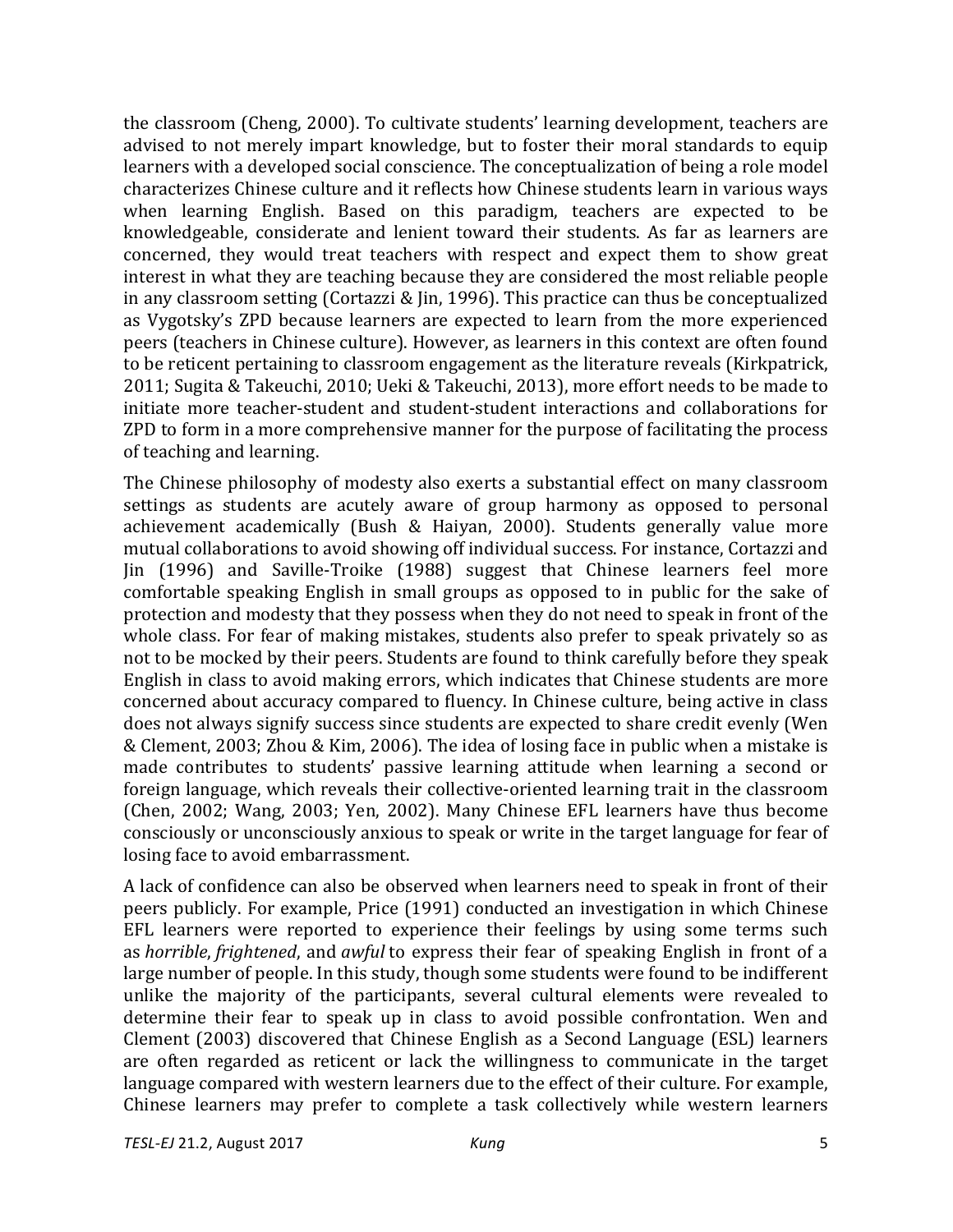might be more inclined to emphasize personal attainment of greatness when engaged in learning. This phenomenon corresponds to Vygotsky's ZPD due to the nature of collectivism in which peers work together to make learning happen. That is, through various classroom interactions with one another, students can learn collaboratively and foster their social skills when learning an L2.

The other socio-cultural phenomenon upon which Chinese culture is based is the purpose of learning  $(Zhou & Kim, 2006)$ . The concept of learning has several historical and educational implications for Chinese students. At the cultural level, learning English has been viewed as a means to elevate the social status and economic mobility and ultimately more financial and material success (Cheng, 1996). At the educational and national level, learning English has been regarded as an avenue to facilitate national modernization and prosperity, especially after the 19th century (Ross, 1993). This implies that Chinese learners have the willingness to increase their learning effort for the purpose of achieving academic greatness. In the case of EFL learning, they make great efforts when taking several international standardized examinations such as the GRE, GMAT and TOEFL to study in North America. Passing these tests affords students more opportunities to pursue their personal aspirations in the future. For many Chinese students, doing well on these exams also assists them in entering the higher social realm with an invaluable asset in the workforce. For example, Gao (2006) conducted a study investigating Chinese learners' language learning strategy after moving to the UK using a socio-cultural framework. The study shows that Chinese learners indeed possess some degree of similarity as their language learning methods are still test-oriented and analytical. Moving to the UK seems to make them adopt more practical strategies based on their needs to cultivate better communicative skills. Such findings are concluded with the recommendation that language teachers should be acutely aware of Chinese learners' needs from their cultural roots in order to make more informed decisions for more effective teaching and learning. Xiao's (2006) study also suggests that Chinese students possess unique cultural aspirations when learning a foreign language compared to their Irish peers, and language teachers are ultimately called to utilize bridging strategies to give Chinese students more room for improvement and growth with a sense of cultural understanding and sensitivity.

It is clear that Chinese culture imposes a substantial impact on teaching and learning in various ways for language learners. As research has suggested that language teaching cannot be separated from culture (Zhou & Kim, 2006), it is essential for language teachers to be cognizant of the fact that in order to attain the desired learning outcome, they are advised to demonstrate a sense of cultural understanding that promotes a more positive atmosphere. From the analysis above, it is clear that Chinese collectivism has a lot to do with Vygotsky's ZPD as far as EFL learning is concerned. As Chinese culture has deeply influenced Taiwanese students' learning in many aspects (Ho, 1998; Hwang, 2005), the following section is dedicated to delineating the EFL learning context in Taiwan more specifically with some issues found in its educational system. The foci of the following section will be on whether Taiwan's EFL learning supports or contradicts Vygotsky's socio-cultural theory.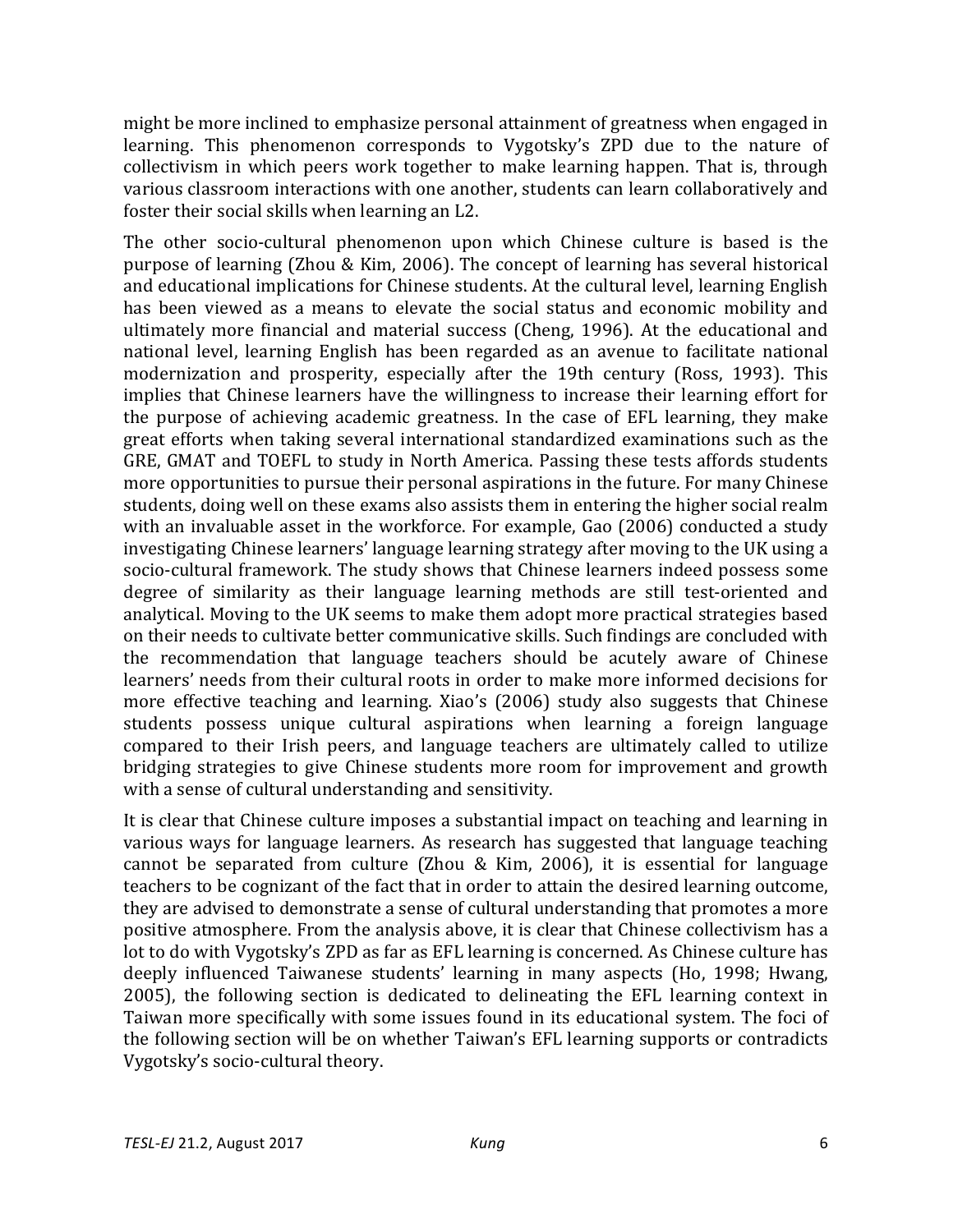### Learning EFL in Taiwan: Educational system and *issues*

Taiwanese students have been influenced by the traditional Chinese culture and Confucianism (Ho, 1998). Some effects derived from Confucianism on Taiwanese EFL learners include: students' passive learning mode, focus on test preparation, face-saving philosophy, and reticence. As Confucianism stresses the role of teachers, their overriding authority in class explains why they deserve students' respect (Hsu, 2013; Hwang,  $2005$ ; Liao,  $2006$ ). This phenomenon deeply influences the way in which L2 listening and speaking are taught in Taiwan's educational system over the past decade since traditional learning focused more on the teaching of L2 reading and writing. This traditional learning mode has resulted in several potential problems because it is different from what research has indicated that L2 immersion is found to give students more opportunities to acquire the authentic language through inductive learning (Hoberg, 2004; Horne, 2005). From this inductive construct, students learn to speak the target language through the errors they make and examples they hear from the authentic input. They can also discover the rules of the target language independently, making the learning process more automatic and effective (Evans, 2002).

However, other researchers maintain that successful L2 learning is solely based upon the explicit presentation of metalinguistic knowledge such as the provision of a set of abstractions, isolated language rules, and prescriptive grammar drills from teacher to students (Johnson, 1994; Klaassen, 2002; Lin, 1996). Based on their theory, this makes the entire learning process more effective and time-saving, which leads to more time for learners to digest what they have learned for further discussion and comprehension. Yet, the nature of such a learning approach within the traditions of Chinese culture and Confucianism soon results in the practice of memorization among the EFL learners in Taiwan. Students are often found to memorize grammatical rules and the spelling of vocabulary without genuinely understanding the language itself. As for the teachers in Taiwan, they have also started teaching English for the purpose of passing various international standardized English tests such as the TOEFL, TOEIC and IELTS (Yu, 2008). This Chinese collectivism between teacher and students to ace these examinations does not seem to strengthen learners' communicative competence based on Vygotsky's sociocultural theory when the focus is primarily on test preparation. This learning strategy has been found to be rather monotonous and mechanical for learners in that the goal of learning is no longer for practical communication. Teaching to the test has also changed the EFL education completely, which negatively influences the genuine classroom dynamics in Taiwan (Tsao, 1999). This further shows that the deep-rooted Confucianism might have a few adverse ramifications for L2 learning as illustrated.

After several decades, students in Taiwan have thus become known for their test-taking skills based on their results on the TOEFL and IELTS in the Asia-Pacific region (Hwang, 2005). However, many studies have revealed that students' high scores on the tests do not signify their overall English proficiency after they study abroad (Hoberg, 2004; Horne, 2005). Students are also found to equate English learning with test preparation and grammatical analysis. Based on this phenomenon, many students refuse to learn anything that is different from what is found on the test, making English learning purely test-driven (Hwang, 2005). For example, students in Taiwan were known for their high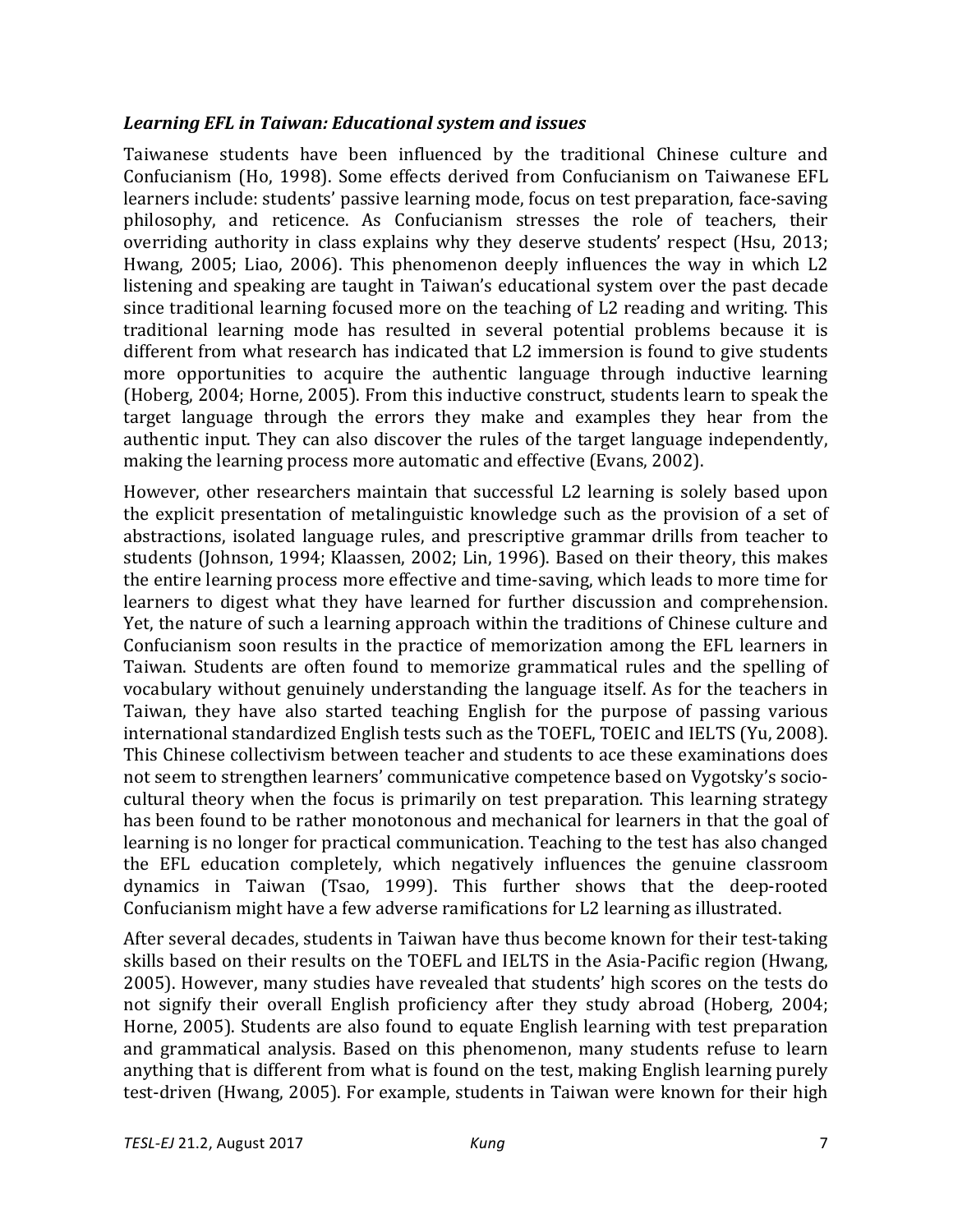scores on the first version of the TOEFL-PBT (paper-based test) when it was first introduced in Taiwan more than a decade ago. At that time, the focus of the test was mainly on grammatical analysis and reading comprehension. From the test-oriented approach of learning English, students in Taiwan did not find it difficult to ace the test, but performed well through memorization and structural analysis. This not merely leads to their passive learning style, but also solidifies their inherent belief that English learning is for the purpose of test preparation (Lin, 1996).

Nonetheless, an important transformation occurred when the Educational Testing Service (ETS) decided to introduce a new edition of the TOEFL and TOEIC in 2006 with more emphasis on listening and speaking assessments. Seeing the needs of several educational institutions and international settings where English is used as a means of communication rather than grammatical analysis, the ETS decided to replace the original grammatical and structural analyses with more integrated listening and speaking tasks to assess students' communicative skills (Evans, 2002). Because of this change, students in Taiwan panicked when the latest version of the TOEFL iBT (internet-based test) was launched because they were not prepared based on the existing English learning context in which listening and speaking skills were not the focus. The past test-taking strategy no longer worked for them since they would have to listen to several academic lectures and be required to make an oral summary. After the introduction of the TOEFL iBT, reports of the test results have reflected Taiwanese students' poor English performance, which is different from the previous test edition focusing on grammatical and structural analyses. As Hsu (2013) indicates, according to the 2010 Educational Testing Service report on Asian EFL university students' performance from 2007 to 2009 on the TOEFL iBT, students in Taiwan ranked 18th among 30 Asian countries, behind those from South Korea and China. The British Council's 2006 report on performance rankings of the IELTS placed Taiwanese students at 17th among 20 Asian EFL countries. In 2010, the Cambridge ESOL Centre reported that Taiwanese students' IELTS performance lagged behind that of the test takers from Hong Kong, Japan, Vietnam, Thailand, and Korea, and was only marginally ahead of those from China.

As for the socio-cultural reasons for which students in Taiwan did not perform well internationally on these tests, it is important to note that they are used to learning English through memorization and grammar translation from the test-driven teaching methodology that is deeply rooted in Confucianism (Liao, 2007). As a result, the focus of teaching is directed toward successful completion of the test, which renders a more monotonous learning mode that does not cultivate effective SLA. After the introduction of the revised TOEFL iBT, students in Taiwan have realized the importance of learning EFL not only to pass the test, but to acquire the communicative competence they need in today's globalized world. This signifies that the existing curriculum needs to be revised for effective gains in learners' comprehensive language proficiency (Chang, 2010).

From the above analyses, it can be concluded that the focus of English language teaching in Taiwan needs to be changed for more genuine communicative learning based on Chinese culture. As Huang and Chang (2004) have elucidated, communicative-based teaching provides students with more authentic communicative opportunities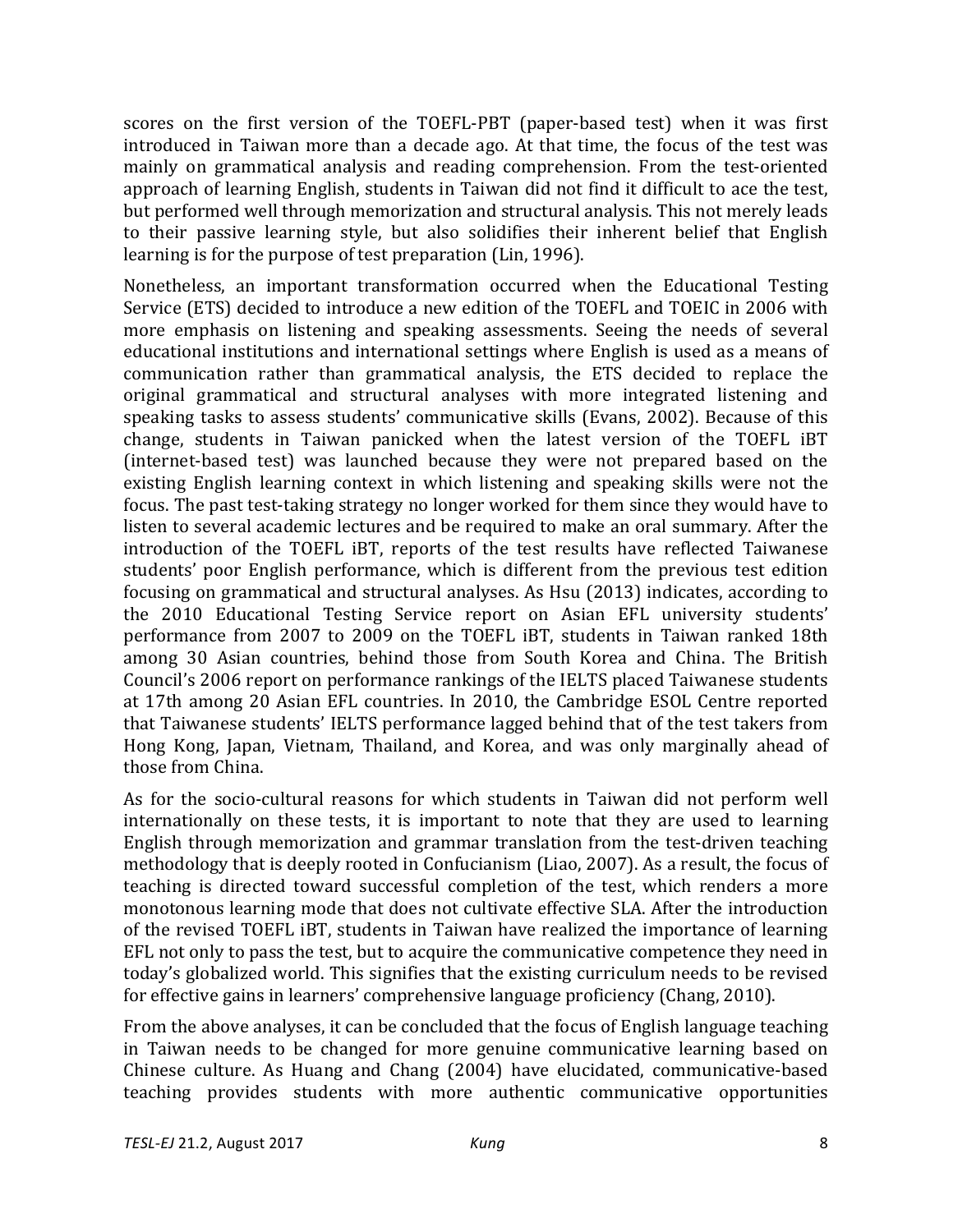compared to merely teaching the language form for the sake of acquiring the grammatical and structural rules. Teachers are advised to change their teaching approaches in EFL classrooms to provide students with more authentic and genuine language exposure (Hwang, 2005). Consequently, speaking English for daily communication would not seem to be that difficult for students in an EFL context in which English is not used for daily communication.

To provide students with more communicative-based instruction in the EFL classroom, an English-Medium Instruction (EMI) methodology in Taiwan's higher education has been launched with an aim to provide students with a more communicative environment to learn English (Chang, 2010; Yu, 2008). However, the campaign has also resulted in several issues for both teachers and students. That is, many content area teachers (such as business administration or chemistry) are required to teach only in English, which has brought about a great sense of pressure for many academics (Chang, 2010; Liao, 2007). The implementation of EMI without any consideration of students' needs has also undermined their learning outcome in various ways. One of the issues raised by Yu (2008) includes the difficulties experienced by many low-level EFL students at several technological universities in Taiwan in which EMI has been adopted as the only means of instruction to improve their listening and speaking competence. Students tend to perceive such a learning method differently from the government officials from their low English language competence. This phenomenon clearly contradicts Vygotsky's socio-cultural theory when EMI undermines teacher and students' interaction in the classroom when no preparation is in place for more qualified teachers to be trained to teach in an L2.

Secondly, a growing body of research has also appeared using more Communicative Language Teaching (CLT) approaches both inside and outside the EFL classroom in Taiwan. For example, Hu, Ching and Chao (2012) conducted a study with regard to Taiwanese EFL learners' motivation with more CLT approaches in class, and the result indicates that students are more involved in tasks when communication is used as a means of instruction for more class collaborations. Their higher level of learning motivation also reveals that students value more practical aspects of EFL learning, not just for the purpose of passing tests such as the TOEFL and TOEIC. Huang and Chang (2004) conducted an inquiry with the university students in Taiwan, and the results show that the highly motivated EFL learners engage in their learning environment based on the available resources such as the self-access centers and extra-curricular activities after school in order to have more opportunities to communicate with their peers in English. The attendance of the Toastmasters Club is also found to be one of the ways in which students have adopted to foster their communicative skills by learning from the more experienced peers with similar interests to sharpen their spoken English and communicative competence (Sun, 2008). The popularity of such a learning approach can be seen as more than one hundred and twenty Toastmasters Clubs have been set up at the universities in Taiwan for students to practice their English speaking skills (Chao & Chen, 2011). This trend comes with an increased number of members every year.

This phenomenon also reflects how ZPD is conceptualized since students are expected to learn from their more experienced peers for knowledge to be gained and shared after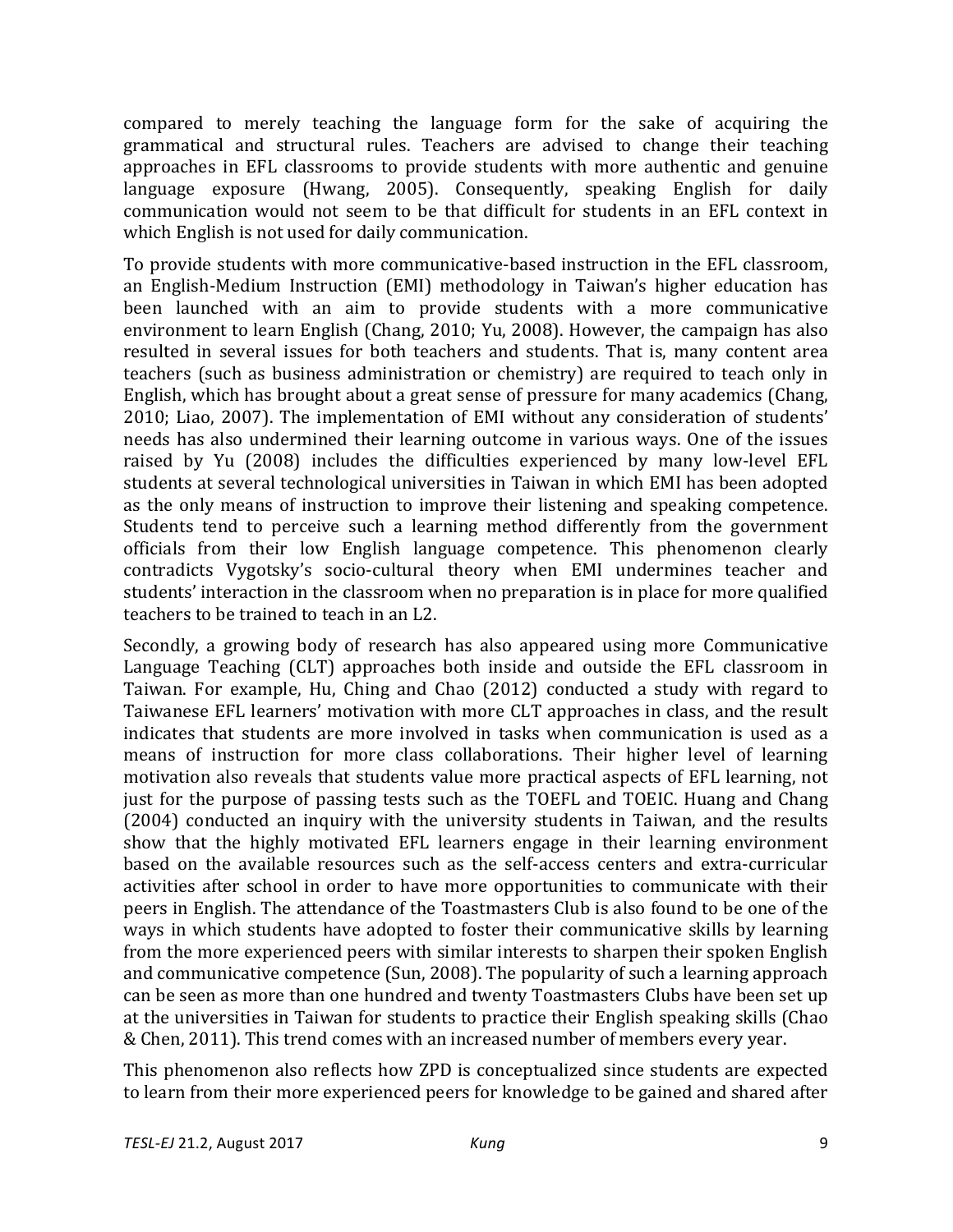the educational reform for more CLT initiatives in Taiwan. From the efforts made by learners in Taiwan to improve their communicative competence such as the attendance of self-access centers and the Toastmasters Club, it is clear that students have taken various measures for more collaborations to occur to facilitate their EFL learning, allowing more ZPD to form as a result. Through students' mutual collaborations both in and out of class, their cognition could be stimulated through ZPD to facilitate their SLA that would not be possible if it was conceptualized singlehandedly.

### *Conclusion*

To conclude, it is undeniable to find that culture is indeed an indispensable element that influences education in many ways, and the EFL education in Taiwan is no exception. This article demonstrates that Chinese culture indeed plays an essential role in the EFL teaching and learning in Taiwan. The Confucian philosophy also contributes to the teacher-fronted classroom settings where students are expected to value the teacherstudent transmission of knowledge in the traditional Taiwanese classroom. The virtue of modesty in Chinese culture is further identified in this article as one of the reasons for which students in Taiwan tend to be reserved in terms of raising questions in class for fear of losing face to avoid embarrassment. This phenomenon is also found to influence students' affect that undermines their learning trajectory, which partially corresponds to the conceptualization of ZPD. Based on several Chinese cultural variables embedded in the EFL classroom, knowledge is transmitted through the more experienced peers in this teacher-student relationship for learning to occur. However, it is argued that such a model is not a complete representation of ZPD since little classroom interaction is present in the traditional Chinese classroom for any scaffolded collaboration, which subsequently influences how learners perceive their language acquisition (Ho, 1998). These cultural variables underscore the importance and practicality for language teachers to make several curricular changes in the future that could tailor to the needs of students based upon these inherent limitations.

With regard to the classroom settings in Taiwan, this article further delineates several issues in its educational system pertaining to the focus of EFL teaching and learning. Students are found to be demotivated from their unsatisfactory test results after the introduction of the new TOEFL and TOEIC after 2006 based on Chinese collectivism to learn an L2. This contradicts Vygotsky's socio-cultural theory when learning is predicated on test preparation. While some studies undertaken have utilized more communicative language approaches in the EFL classroom to improve students' communicative competence for more ZPD to form, it is still important for teachers to make more effort to provide learners with more communicative teaching with an awareness of some Chinese cultural variables that could potentially impact both EFL teaching and learning. More and more initiatives are also found to sharpen learners' communicative competence for ZPD to take shape such as the implementation of EMI and attendance of various activities in Taiwan. However, a lack of teacher preparation programs for both pre-service and in-service teachers to teach content classes in an L2 has resulted in students' difficulty to learn in the classroom. Academics are also found to experience great pressure when implementing EMI for internationalization. This does not seem to support Vygotsky's socio-cultural theory when teacher-student interaction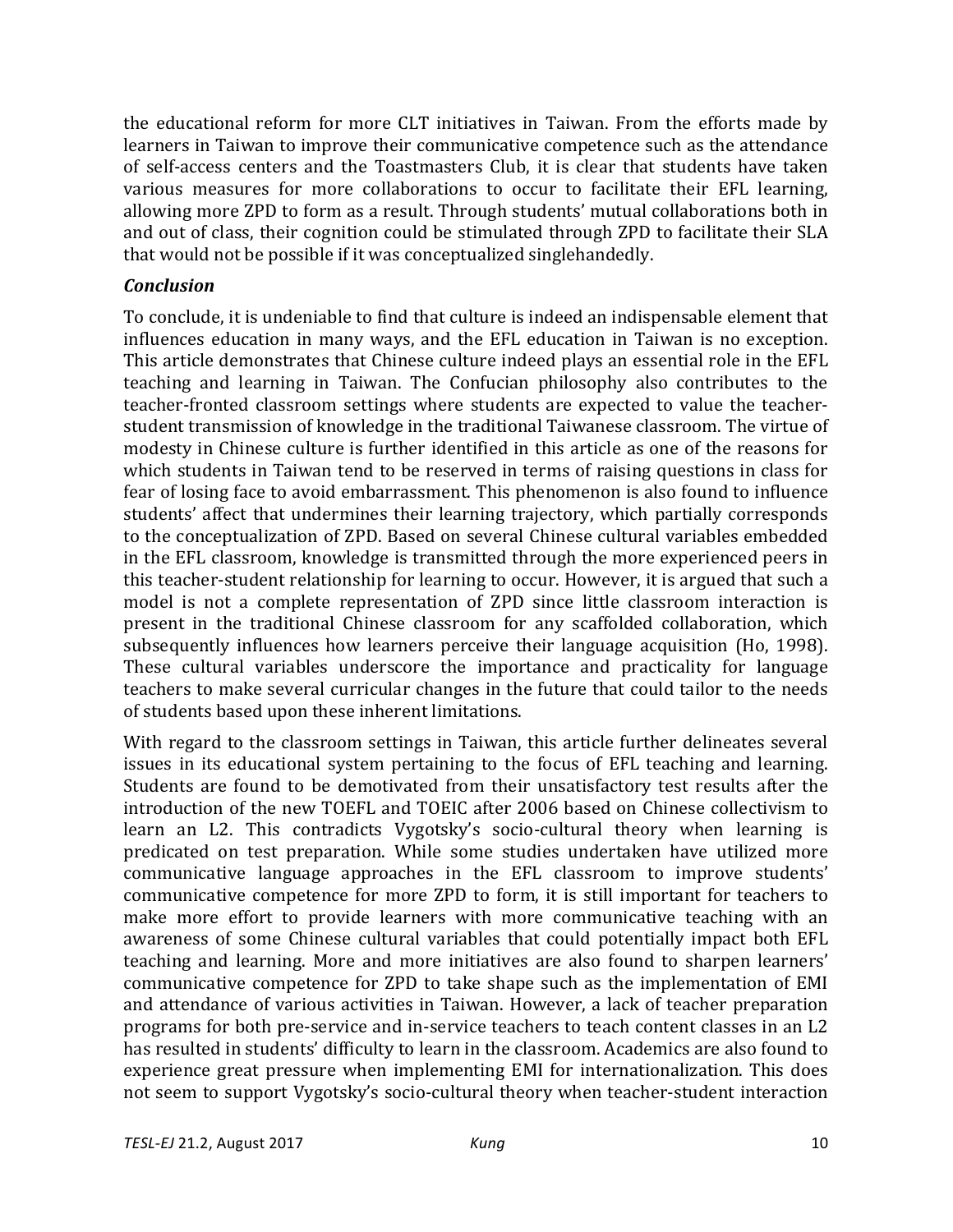plays a key role in fostering more effective SLA. More studies are necessary as some challenges still exist and Taiwan is still undergoing a transition as to whether testdriven teaching is beneficial to the EFL learners when they still face great pressure to pass various standardized tests. It would thus be useful if research could be conducted to investigate this fundamental issue. It is foreseeable that more changes will be made in the next few years in Taiwan in the hopes of cultivating students' overall language proficiency that equips them with the necessary skills in the workforce in this globalized world.

To resolve the discussed issues derived from Chinese culture for Taiwan's EFL learning, some recommendations are provided. First, future teachers are advised to be acutely aware of students' learning trajectory based on different cultural variables. Knowing the limitation of Confucianism for Taiwan's EFL learners, EFL teachers should be more creative and open to curricular changes to foster students' L2 learning motivation by putting more emphasis on their communicative competence instead of test preparation when learning an L2. This will thus induce more ZPD to form when learning takes place between the teacher and students. Second, teacher preparation programs are advised to incorporate an EMI methodology into their curricula for more qualified teachers to be trained. In addition, more measures need to be taken to ensure that students are ready for EMI to be implemented more effectively. Perhaps more English for Specific Purposes (ESP) classes need to be offered based on students' fields to equip them with a solid language foundation before EMI could be implemented more comprehensively. Third, both teachers and students should bear in mind the pros and cons of Chinese culture and Confucianism when learning an L2. In the context of Taiwan, policy makers and government officials are also suggested to pay more attention to the issues raised in education for refining the EFL curriculum more effectively.

While several social and learning phenomena have been demonstrated with regard to learners' affect as a result of Chinese culture in this study, more detailed analyses of their affective variables should be addressed using both qualitative and quantitative methods through ZPD to probe the EFL learning in Taiwan more holistically in the future. As the focus of this article is on whether Chinese culture is embedded in the EFL classroom in Taiwan from a macro perspective based on several existing occurrences, a detailed empirical investigation of learners' affect is beyond the scope of this study, which is also a limitation that needs to be acknowledged. Future research should address this issue for more insight into the teaching and learning of EFL in Taiwan or other similar contexts.

# **About the Author**

**Fan-Wei Kung** is an assistant professor of TESOL at National Taiwan Normal University, Taiwan. He researches, publishes and presents internationally about bilingualism, multilingualism, world Englishes, language  $&$  cultural identities, applied linguistics and second language acquisition.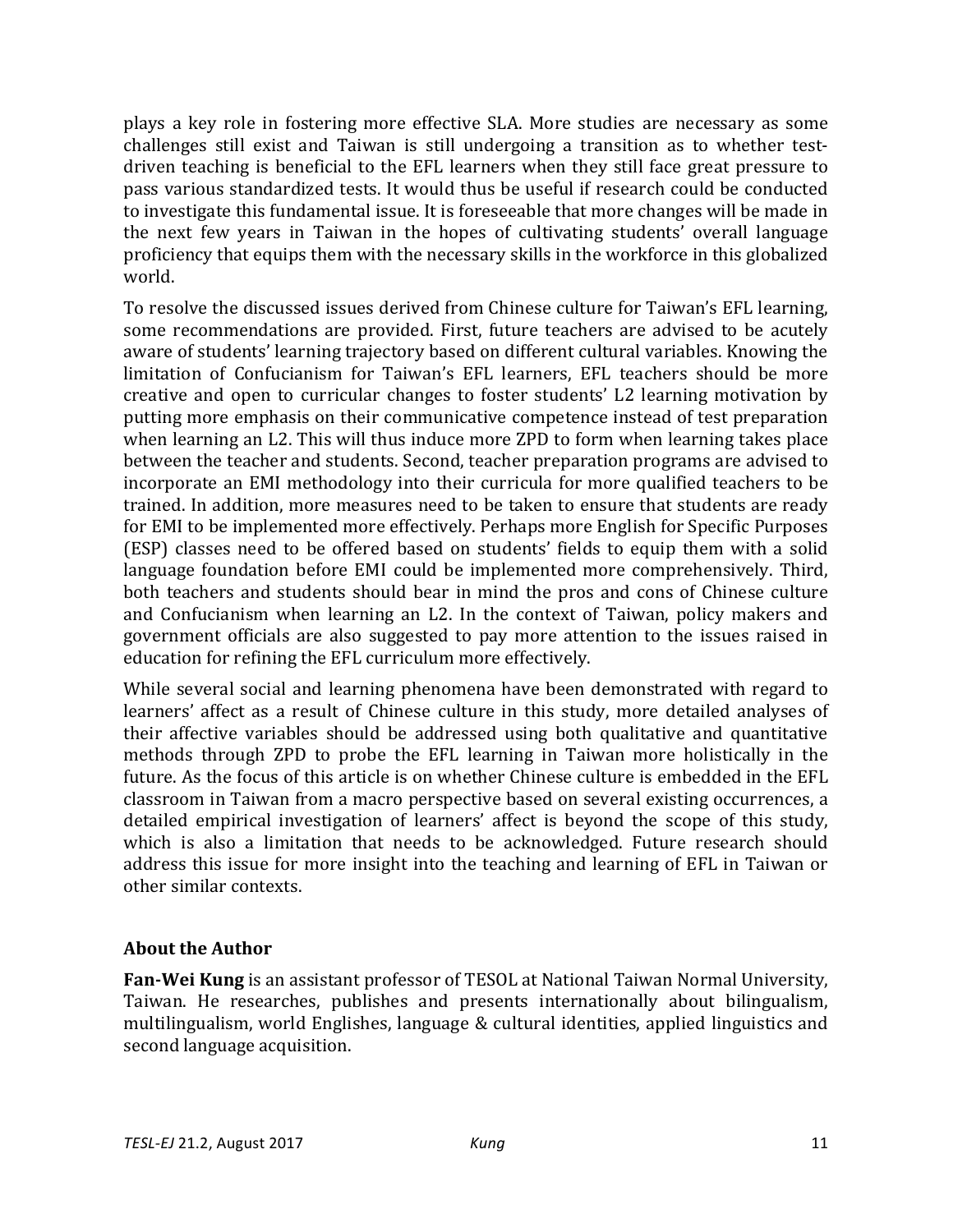## **References**

Bush, T., & Haiyan, Q. (2000). Leadership and culture in Chinese education. Asia Pacific *Journal of Education, 20*(2), 58-67.

Chang, Y. Y. (2010). English-medium instruction for subject courses in tertiary education: Reactions from Taiwanese undergraduate students. *Taiwan International ESP Journal, 2(1), 55-84.* 

Chao, C. C., & Chen, Y. N. (2011). Toast Master Club experience as affordance for autonomous EFL learners. *Taiwan Journal of TESOL, 8*(2), 53-75.

Chen, H. (2002). *College students' English learning anxiety and their coping styles*. Unpublished Master's Dissertation, Southwest Normal University, China.

Chen, Y. L. (2008). A mixed-method study of EFL teachers' Internet use in language instruction. *Teaching and Teacher Education, 24*(4), 1015-1028.

Cheng, K. M. (1996, November). *Excellence in education: Is it culture-free?* Keynote Paper Presented at the Annual Conference of the Educational Research Association, Singapore.

Cheng, X. T. (2000). Asian students' reticence revisited. *System, 28*(3), 435-446.

Chiung, W. V. T. (2001). Language attitudes towards written Taiwanese. *Journal of Multilingual and Multicultural Development, 22*(6), 502-523.

Cohen, A. D., & Dornyei, Z. (2002). Focus on the language learner: Motivation, styles and strategies. In N. Schmitt (Ed.), *An introduction to applied linguistics* (pp. 170–190). London: Edward Arnold.

Cortazzi, M., & Jin, L. (1996). English teaching and learning in China. *Language Teaching 29*(2), 61- 80.

Diab, R. L. (2000). Political and socio-cultural factors in foreign language education: The case of Lebanon. *Texas Papers in Foreign Language Education, 5*, 177–187.

Evans, S. (2002). The medium of instruction in Hong Kong: Policy and practice in the new English and Chinese streams. *Research Papers in Education, 17*(1), 97-120.

Gao, X. (2006). Understanding changes in Chinese students' uses of learning strategies in China and Britain: A socio-cultural re-interpretation. *System*, 34(1), 55-67.

Hall, J. K., (1995). (Re) creating our worlds with words: A sociocultural perspective of face to face interaction. *Applied Linguistics*, 16(2), 206-232.

Ho, M. C. (1998). Culture studies and motivation in foreign and second language learning in Taiwan. *Language Culture and Curriculum, 11*(2), 165-182.

Hoberg, R. (2004). English rules the world: What will become of German? In A. Gardt and B. Huppauf (Eds.), *Globalization and the future of German* (pp. 85-97). Berlin: Mouton de Gruyter.

Horne, T. J. (2005). Education and language transferees. *Education African Forum, 5, 40-*45.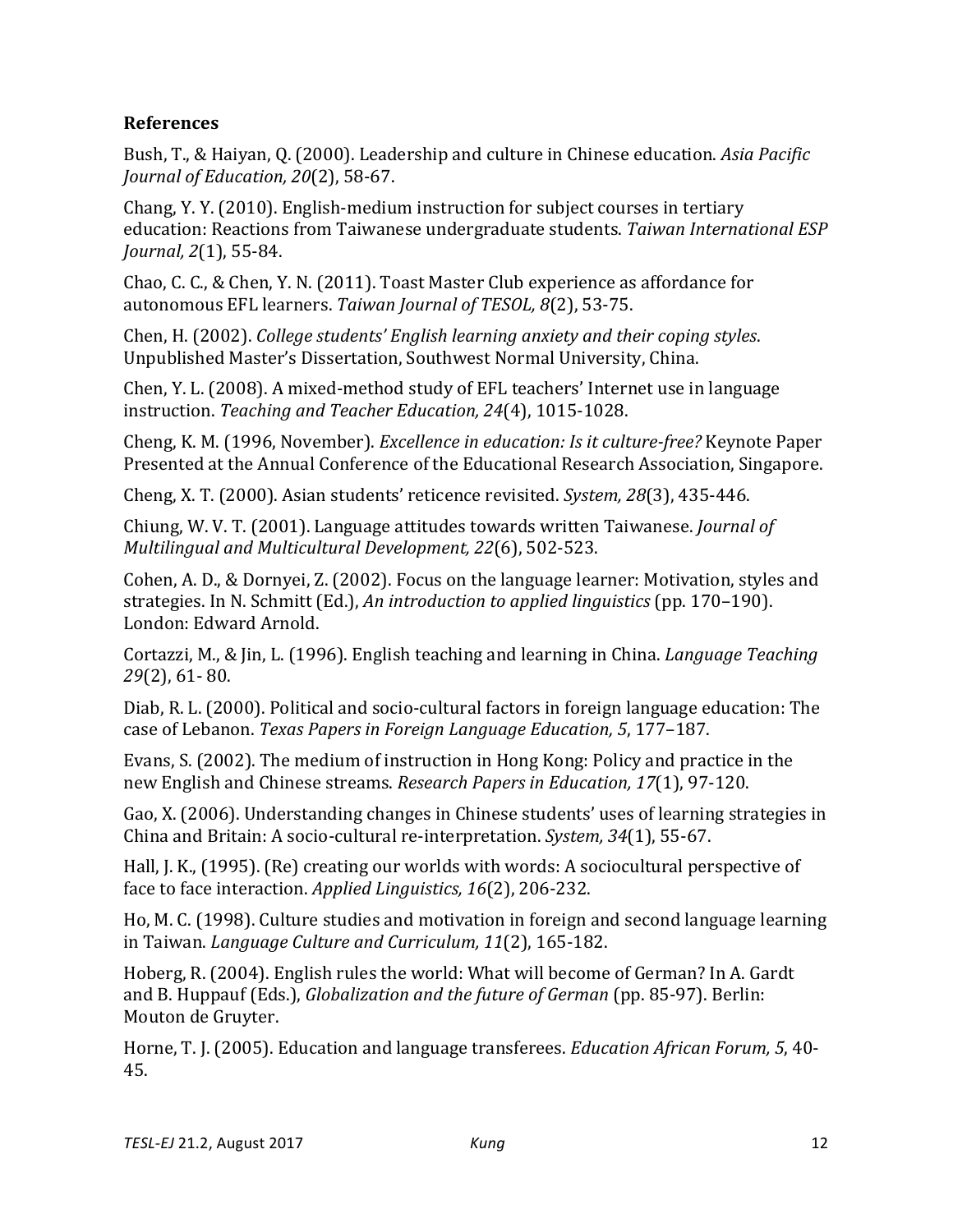Hsu, T. C. (2013). Analysis of the contributions of in-school language clubs in Taiwan. *Asian EFL Journal, 15*(1), 165-189.

Hu, G. W. (2002). Potential cultural resistance to pedagogical imports: The case of communicative language teaching in China. *Language, Culture and Curriculum, 15*(2), 93- 105.

Hu, Y. L., Ching, G. S., & Chao, P. C. (2012). Taiwan student engagement model: Conceptual framework and overview of psychometric properties. *International Journal of Research Studies in Education, 1*(1), 69-90.

Huang, Y. R., & Chang, S. M. (2004). Academic and cocurricular involvement: Their relationship and the best combinations for student growth. *Journal of College Student Development, 45*(4), 391-406.

Hwang, C. C. (2005). Effective EFL education through popular authentic materials. Asian *EFL Journal, 7*(1), 90-101.

Johnson, R. K. (1994). *Critical review of literature on language in education in Hong Kong. In Hong Kong Education Commission: Education Commission Report No.6 Part 2*. Hong Kong: Hong Kong Government Printer.

Joseph, J. (2004). *Language and identity: National, ethnic, religious*. Houndsmills, Basingstoke, Hampshire; New York: Palgrave Macmillan.

Kirkpatrick, A.  $(2011)$ . English as an Asian lingua franca and the multilingual model of ELT. *Language Teaching, 44*(2), 212-224.

Klaassen, R. G. (2002). *The international university curriculum. Challenges in Englishmedium engineering education*. Unpublished Doctoral Dissertation, Delft University, the Netherlands.

Lantolf, J. P. (1994). Sociocultural theory and second language learning: Introduction to the special issue. *The Modern Language Journal, 78*(4), 418-420.

Law, W. W. (2002). Education reform in Taiwan: A search for a national identity through democratisation and Taiwanisation. *Compare*, 32(1), 61-81.

Liao, Y. K. C. (2007). Effects of computer-assisted instruction on students' achievement in Taiwan: A meta-analysis. *Computers & Education, 48*(2), 216-233.

Liao, P. (2006). EFL learners' beliefs about and strategy use of translation in English learning. *RELC Journal, 37*(2), 191-215.

Lin, A. M. Y. (1996). Bilingualism or linguistic segregation? Symbolic domination, resistance, and code switching in Hong Kong. *Linguistics and Education*, 8(1), 49-84.

Liu, G. Z. (2005). The trend and challenge for teaching EFL at Taiwanese universities. *RELC Journal, 36*(2), 211-221.

Mok, K. H. (2000). Reflecting globalization effects on local policy: Higher education reform in Taiwan. *Journal of Education Policy, 15*(6), 637-660.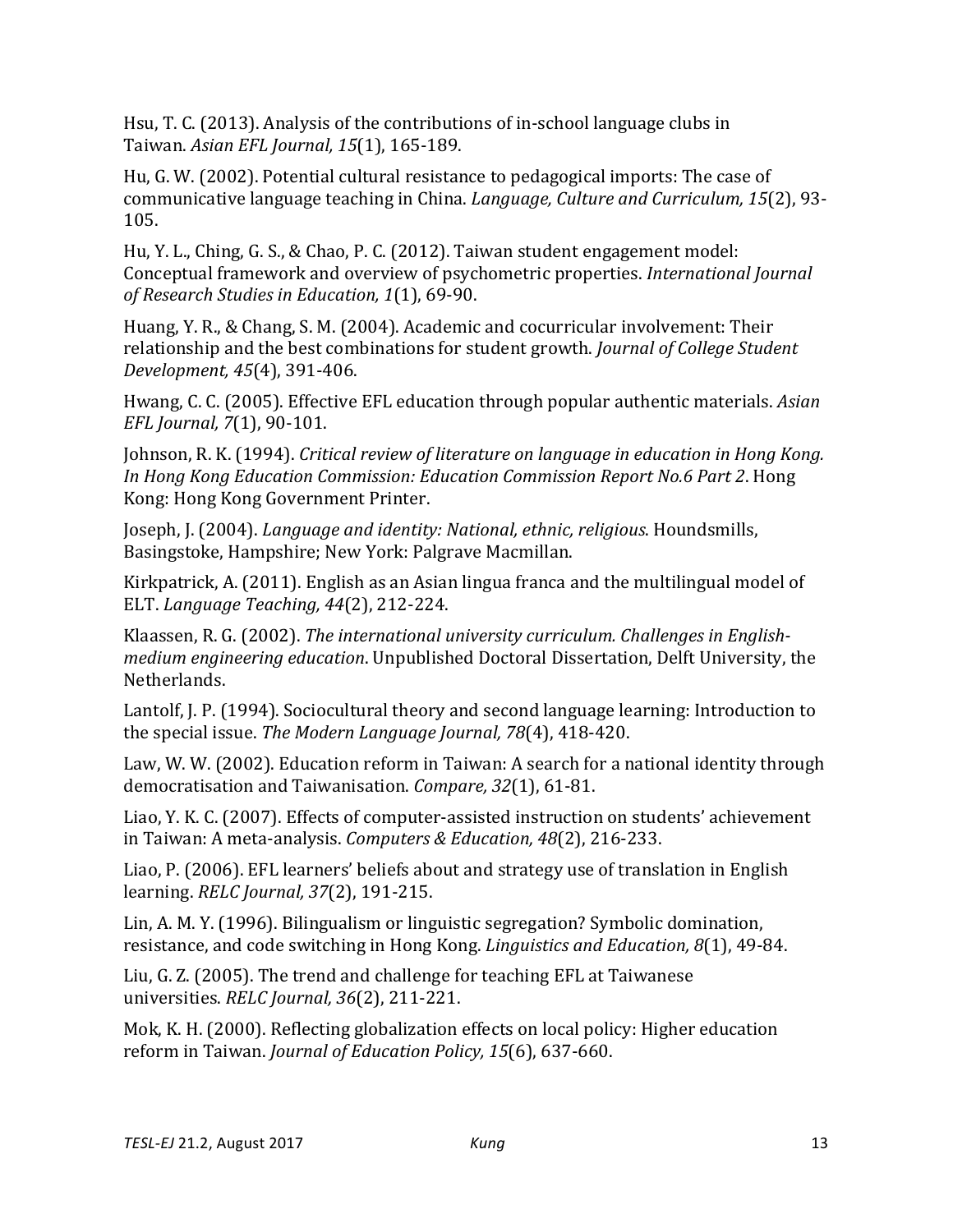Ohta, A. S. (1995). Applying sociocultural theory to an analysis of learner discourse: Learner-learner collaborative interaction in the ZPD. *Issues in Applied Linguistics*, *6*(2), 93-121.

Pinker, S. (2009). *Language learnability and language development*. Cambridge, MA: Harvard University Press.

Price, M. L.  $(1991)$ . The subjective experience of foreign language anxiety: interviews with highly anxious students. In E.K. Horwitz & D.J. Young (Eds.), *Language anxiety: From theory and research to classroom <i>implications* (pp. 101–108). Englewood Cliffs, NJ.: Prentice Hall, Inc.

Ross, H. (1993). *China learns English: Language teaching and social change in the People's Republic*. New Haven: Yale University Press.

Saville-Troike, M. (1988). Private speech: Evidence for second language learning strategies during the "silent period." *Journal of Child Language,* 15(3), 567-590.

Shin, F., & Lee, B. (1996). Hmong parents: What do they think about bilingual education? *Pacific Educational Research Journal, 8*(1), 65–71.

Su, Y. C. (2006). EFL teachers' perceptions of English language policy at the elementary level in Taiwan. *Educational Studies*, 32(3), 265-283.

Su, Y. C. (2008). Promoting cross-cultural awareness and understanding: incorporating ethnographic interviews in college EFL classes in Taiwan. *Educational Studies*, 34(4), 377-398.

Sugita, M., & Takeuchi, O. (2010). What can teachers do to motivate their students? A classroom research on motivational strategy use in the Japanese EFL context. *Innovation in Language Learning and Teaching, 4*(1), 21-35.

Sun, Y. C. (2008). The Toastmasters approach: An innovative way to teach public speaking to EFL learners in Taiwan. *RELC Journal*, 39(1), 113-130.

Tsao, F. (1999). The language planning situation in Taiwan. *Journal of Multilingual and Multicultural Development, 20*(4–5), 328–375.

Ueki, M., & Takeuchi, O. (2013). Exploring the concept of the ideal L2 self in an Asian EFL context: The case of Japanese university students. The *Journal of Asia TEFL*, 10(1), 25-45.

Valdes, J. M. (1986). *Culture bound: Bridging the cultural gap in language teaching*. New York: Cambridge University Press.

Vygotsky, L. S. (1978). *Mind in Society: The development of higher psychological processes*. Harvard University Press, Cambridge.

Wang, C. (2003). Report of the FLCAS in college students. *Journal of Psychology Science*, *26*(2), 281–284.

Wen, W. P., & Clement, R. (2003). A Chinese conceptualization of willingness to communicate in ESL. *Language, Culture and Curriculum, 16*(1), 18-38.

Xiao, L. (2006). Bridging the gap between teaching styles and learning styles: A crosscultural perspective. *TESL-EJ, 10*(3), 1-15.

*TESL-EJ* 21.2, August 2017 *Kung* 14